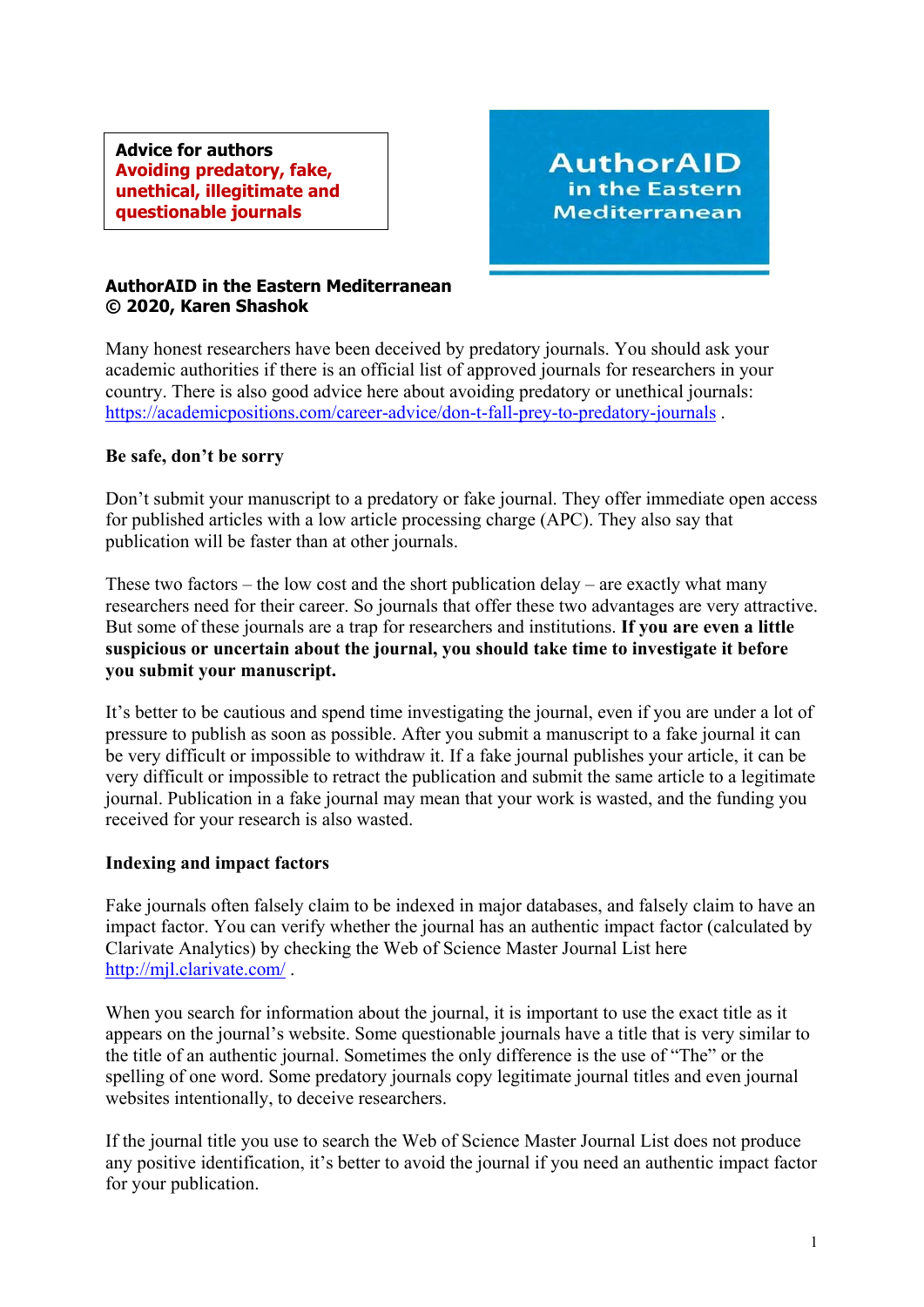## **Peer review**

Fake journals claim that all manuscripts are peer reviewed or refereed, but this is often not true. If you submit a manuscript to a fake journal and then soon receive acceptance with no changes, this is evidence that no peer review was used. If you quickly receive reviewers' reports that are short, superficial, and say everything looks good and the manuscript should be accepted, this is also evidence that the peer review process was not rigorous.

When we submit a manuscript, we think it is wonderful and should be published. But every careful, expert reviewer of every paper will find things that should be improved. Sometimes reviewers find errors that are potentially embarrassing; then we feel grateful for good peer review. Uncritical reviews that say "no problems, accept as is" can mean the reviewer was not really an expert, or did not read the manuscript carefully, or (especially at predatory journals) does not exist.

Fake journals may list well-known, prestigious scientists on their editorial board, but these names may be used without the scientists' knowledge or permission. If you check the editorial board and see anyone you know personally, you can ask them if they are really a member. Many times, it is discovered this way that scientists didn't know their names were being used by the journal without their permission, to give a false impression of prestige.

## **Hidden publication costs**

It is the ethical responsibility of journals and publishers to make perfectly clear how much the authors must pay for immediate, complete (gold) open access. You have the right to know this **before** you submit your manuscript.

But this information is sometimes hard to find on the journal's website (even for legitimate journals), and may be provided in different sections of the instructions, guidelines, and editorial, publication, or access policies. This makes it important to carefully read all sections of the journal's website before you decide to submit your manuscript.

Journals may say that after acceptance, there will be additional charges for editing, language polishing, equations, flow charts, figures or tables. This is not a transparent way to publish research. **Authors should know the full, final cost of publication before submission, not after acceptance.**

Predatory and fake journals (and sometimes, legitimate journals) often demand additional payment from authors after acceptance, and try to force authors to pay the additional charges by saying publication will be delayed until payment is made. If this situation happens to you, there are two possibilities.

1. If the journal is legitimate and honest, the journal will allow you to formally withdraw your manuscript (even after acceptance) because you did not understand the rules about additional costs when you submitted the manuscript. The journal will not try to force you to pay if you do not have enough funds.

2. If the journal is predatory, it will send you threatening emails in aggressive language to try to force you to pay, because fake journals are only interested in money. They are not interested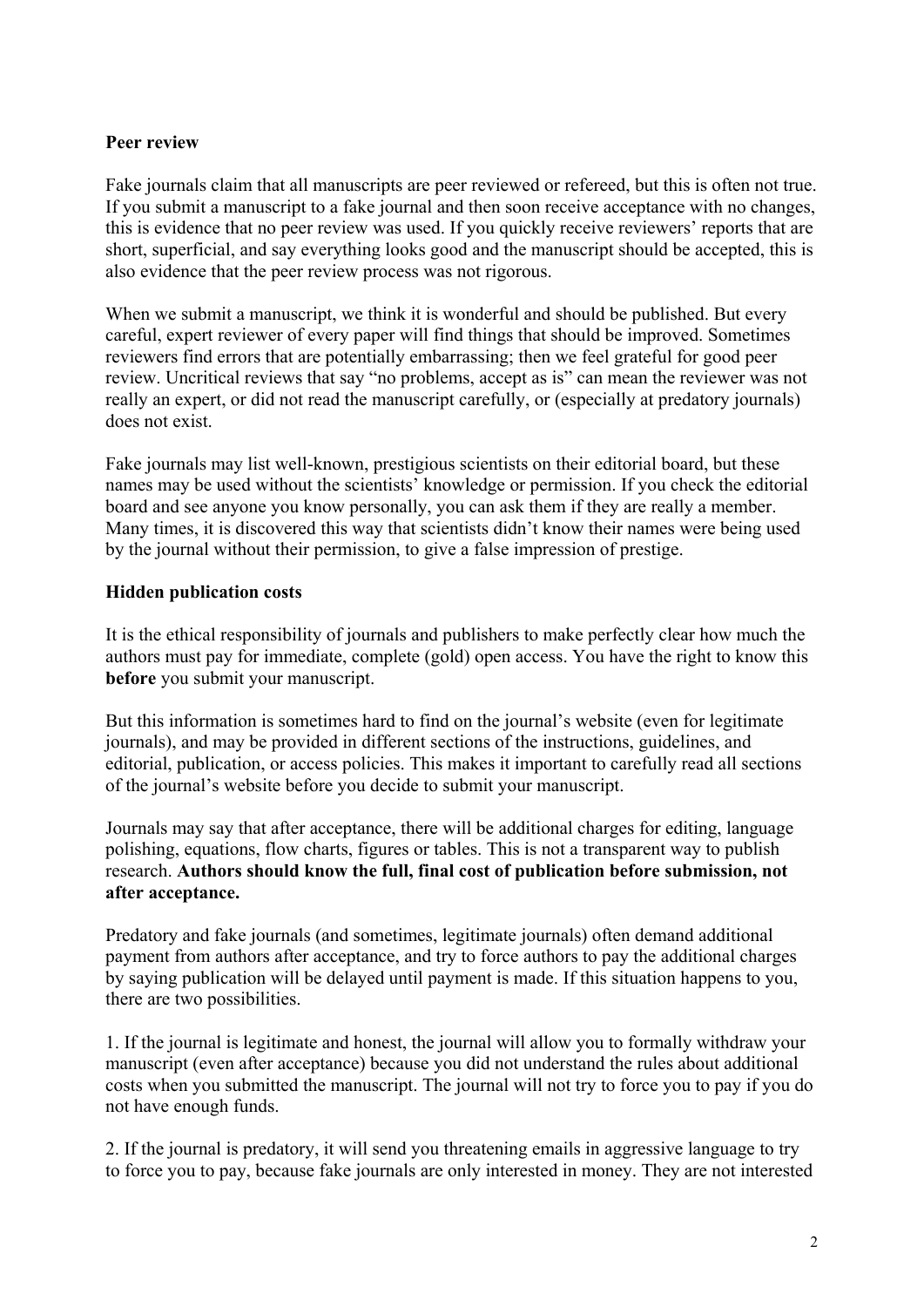in high-quality research. They are exploiting pressure to publish and researchers' the lack of information about transparent, professional publication policies.

If you are in the situation described in point number 2, it's a good idea to report your experience with the journal to your institution, so that the academic authorities can alert all researchers to avoid this journal or publisher. This will give your institution and your colleagues valuable information that can help them avoid this problem.

For journals that try to force authors to pay a publication fee even if the authors withdraw the manuscript, you can ignore their emails. Because of complications with international legal and financial systems, it is impossible in practical and legal terms for the publisher or owner of a predatory journal to force you to pay. If you ignore their emails they will stop sending them after some time. They are just trying to scare you.

# **Don't be deceived by invitations to submit your work**

Predatory publishers send millions of emails to researchers to invite them to submit their work, because they are looking for victims who will pay for fast publication. Editors of legitimate, honest journals almost never contact an individual researcher personally with an invitation like this, because these journals already receive more than enough good manuscripts to consider.

If you receive an invitation to submit your work, and if you have never heard of the journal before, check the name of the person who signs the email and the title of the journal on the internet, to see if there is any information indicating that the journal or publisher is predatory, fake, or questionable. Usually it's best to just delete the email immediately and ignore it.

The language in email invitations from predatory journals is often full of errors in the English, has an informal, familiar tone rather than a more formal, academic tone, and a lot of flattery about your "impressive", "excellent" or "impactful" research. Often, these emails do not show your name correctly. Be careful. The journal is trying to manipulate you. An editor from a legitimate journal will use an appropriately professional tone.

# **Read journal websites carefully**

Even for experienced researchers, it can be difficult to judge whether a journal is legitimate or predatory on the basis of its website. This is because predatory publishers copy information (and sometimes even format and graphic elements) from legitimate websites. Even if the website mentions an impact factor, provides an ISSN, lists databases and indexes, indicates the Scopus quartile, or cites publication authorities such as ICMJE, WAME, AMA or COPE, it is still best to check the journal title on the Web of Science Master Journal List and on the list of approved journals from your country's academic authorities.

Read the information on the website carefully, and if you are not sure of the meaning of anything, ask your academic authorities, an expert in publication policies, or your librarian. You can also email the journal to request clarification. An honest, legitimate journal will send you a clear explanation. A predatory journal may never reply to your inquiry, or may send a response that is not clear, or may simply repeat the same invitation in the same misleading language.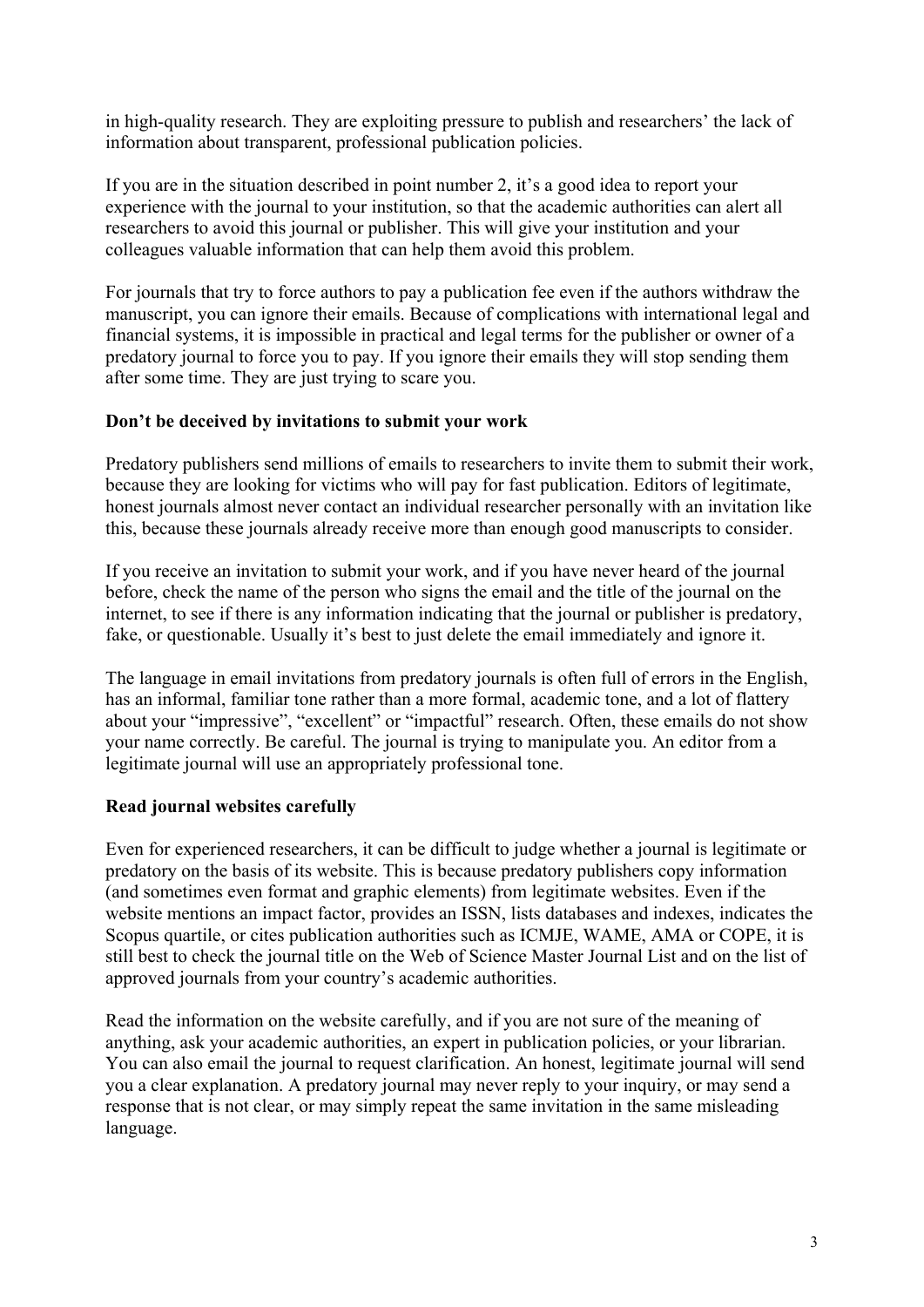Here is an **example** of information provided by a journal from a possibly questionable publisher.

#### Page charge

 Each page (A4) will be charged to authors at Euro 200.00. For each image additional Euro 200.00 will be charged to the authors. Additional fee will be applicable for articles which requires high level editing (Eg: articles with complex equations, flow charts and tables) and language polishing. Payment may be made before publishing the manuscript/s.

#### Fee Policy

 Once an article has been accepted for publication, any Article Processing Charges become due towards the time and resources utilized in processing the article. The submitting author assumes responsibility for the Article Processing Charges and also once a payment is processed, the journal will not issue refunds of any kind.

Author Withdrawal Policy

From time to time, an author may wish to withdraw a manuscript after submitting it.

 Changing one's mind is an author's prerogative. And an author is free to withdraw an article at no charge – as long as it is withdrawn within 07 days of its initial submission.

Important: The information appears to be transparent and complete, but the emphasis seems to be on getting authors to pay for as many things as possible.

Important: Note that this journal allows you to withdraw your manuscript after initial submission, but not after it is accepted.

Important: Note that some questionable journals publish articles even if the APC is not paid, and even after the authors asked to withdraw their manuscript.

## **I submitted my manuscript to a questionable journal by mistake. Can I withdraw it and submit it to a legitimate journal?**

Keep copies of all your correspondence with all journals – even for journals you are sure are legitimate. This means saving all your emails to and from the journal, and making screenshots of the website manuscript submission system screens that show the name of the journal and the title of the manuscript you submitted.

It is important to save your request to withdraw your manuscript. This request may allow you to submit the manuscript to a legitimate journal, if the questionable journal does not reply to your request to withdraw your manuscript. Unfortunately, predatory journals often do not respond to authors who want to withdraw their manuscript.

If you submit to another journal you should tell the editor honestly that the manuscript was submitted to a predatory journal and then withdrawn or retracted by the authors (and send a copy of your request to withdraw or retract it) because you realized that it is a questionable journal. Don't be too embarrassed to admit that this happened to you. The editors of legitimate journals usually understand the situation, but the decision to consider your manuscript may depend on the publisher's policy, not on the editor. Some journals will be willing to consider your withdrawn manuscript, but other may not be willing to consider it because of rules about prior publication and copyright.